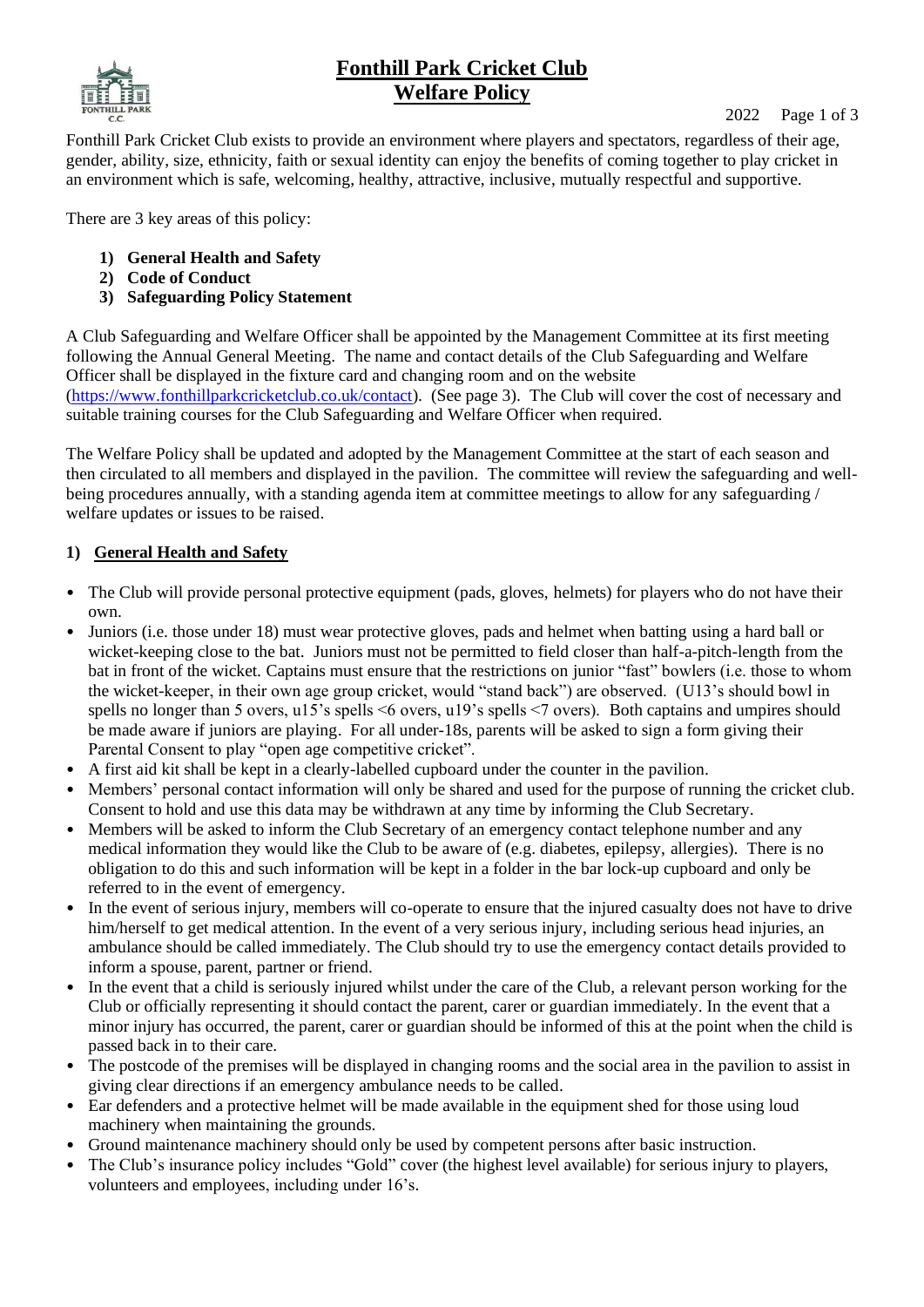# **Fonthill Park Cricket Club Welfare Policy**



## **2) Code of Conduct**

All Members and Guests\* of this Cricket Club will:

- Respect the rights, dignity and worth of every person within the context of cricket, including players, umpires, guests, spectators and those serving behind the counter.
- Treat everyone equally and not discriminate on the grounds of age, gender, ability, ethnic origin, nationality, colour, parental or marital status, religious belief, class or social background, size, sexual preference or political belief.
- Not condone, or allow to go unchallenged, any form of discrimination if witnessed.
- Display high standards of behaviour on and off the field.
- Promote the positive aspects of cricket, for example fair play, in accordance with the Spirit of Cricket.
- Encourage all participants to learn the Laws and rules and play within them, always respecting the decisions of match officials.
- Actively discourage unfair play, rule violations and arguing with match officials.
- Recognise good performance not just match results.
- Place the well-being and safety of children above the development of performance.
- Ensure activities are appropriate for the age, maturity, experience and ability of the individual.
- Respect children's opinions when making decisions about their participation in cricket.
- Not smoke, drink or use banned substances while coaching or working with children in the Club. Illegal drugs must not be used on the premises.
- Not provide under 18's with alcohol when they are under the care of the Club.
- Take responsibility for the behaviour and safety of their children by appropriate supervision
- Follow ECB guidelines set out in the "Safe Hands Cricket's Policy for Safeguarding Children" and any other relevant guidelines issued.
- Report any concerns in relation to a child, following reporting procedures laid down in the Club's Safeguarding Policy (see Section 3).
- Take responsibility for the behaviour of pet animals brought onto the premises, including removal of faeces.
- Respect and support the authority of the captains.
- Contribute to making the facilities ready for play and clearing up afterwards, including removal of their own litter.

In addition, Captains and Officers will aim to ensure that all players representing the Club have a positive experience on match days, through their selection and tactical decisions, so that all players feel valued and included.

\* Members and guests include all members and officers of the cricket club and all guests of those members and officers, as well as all individuals who watch/attend/participate/ officiate in matches hosted by the Club in whatever capacity.